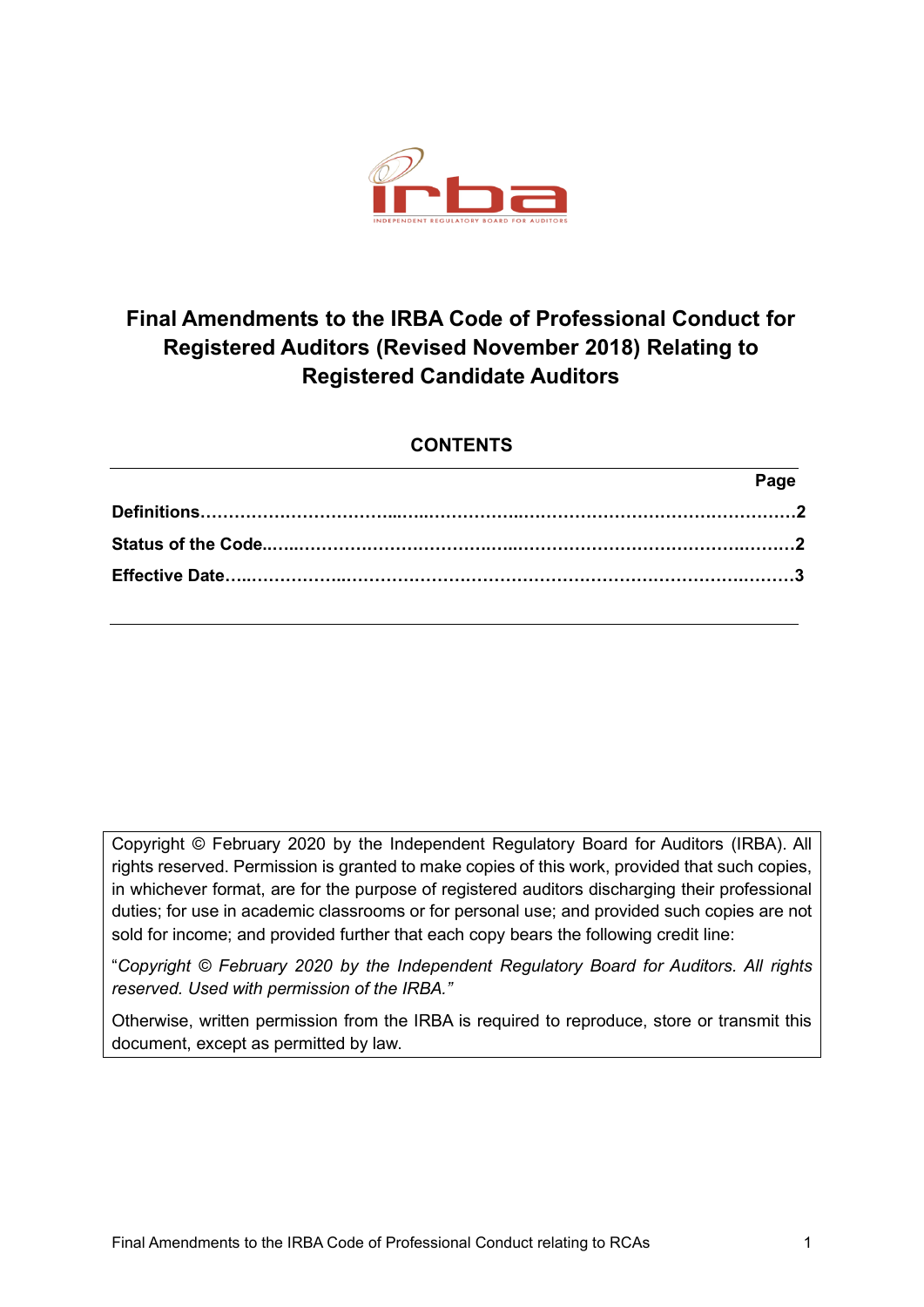#### FINAL AMENDMENTS

### **FINAL AMENDMENTS TO THE IRBA CODE OF PROFESSIONAL CONDUCT FOR REGISTERED AUDITORS (REVISED NOVEMBER 2018) RELATING TO REGISTERED CANDIDATE AUDITORS**

| <b>DEFINITIONS</b>                            |                                                                                                                                                                                                                                                                       |
|-----------------------------------------------|-----------------------------------------------------------------------------------------------------------------------------------------------------------------------------------------------------------------------------------------------------------------------|
| <b>Accredited Professional</b><br><u>Body</u> | A status granted by the IRBA to a professional body that meets and continues<br>to meet the prescribed accreditation standards.                                                                                                                                       |
|                                               | "Accreditation" means the status afforded to a professional body in accordance<br>with Part 1 of Chapter III fof the Act], which status may be granted in full or in<br><u>part"1.</u>                                                                                |
|                                               | "Professional body" means a body of, or representing:                                                                                                                                                                                                                 |
|                                               | (a) registered auditors and registered candidate auditors; or                                                                                                                                                                                                         |
|                                               | (b) accountants, registered auditors and registered candidate auditors." <sup>2</sup>                                                                                                                                                                                 |
| <b>Registered Auditor</b>                     | An individual or firm registered as an auditor with the Regulatory Board. <sup>3</sup>                                                                                                                                                                                |
|                                               | This term, when used in the Code, includes a registered candidate auditor in so<br>far as it is applicable, as required by the context of its use in a requirement or<br>application material of this Code, and considering this Code, as applicable.                 |
| <b>Registered Candidate</b><br><b>Auditor</b> | An individual who has obtained a professional accountant designation from an<br>accredited professional body, who is registered as a candidate auditor with the<br>Regulatory Board and who is serving under the supervision of a registered<br>auditor. <sup>4</sup> |

#### **STATUS OF THE CODE**

*In terms of the powers granted to it by Sections 4 and 21 of the Auditing Professions Act, 2005 (Act No. 26 of 2005) (the Act), and subsequent amendments in 2015, the Regulatory Board has published the Code of Professional Conduct for Registered Auditors (Revised November 2018) ("the Code") to establish the fundamental principles of ethical conduct, provide a conceptual framework and includes Independence Standards that assist registered auditors in complying with the ethical requirements of the Code and meeting their responsibility to act in the public interest.* 

*The Code is applicable to all registered auditors. A contravention of, or failure to comply with, any requirements in the Code may be regarded as improper conduct, within the ambit of Section 21 of the Act or the Rules Regarding Improper Conduct. As such, a contravention of, or failure to comply with, any requirements in the Code may be investigated and, if appropriate, the registered auditor might be charged in terms of Section 48 of the Act.*

<sup>1</sup> *Section 1 v "accreditation".*

<sup>2</sup> *Section 1 v "professional body".*

<sup>3</sup> *Section 1 v "registered auditor".*

<sup>4</sup> *Section 1 v "registered candidate auditor".*

Final Amendments to the IRBA Code of Professional Conduct relating to RCAs 2